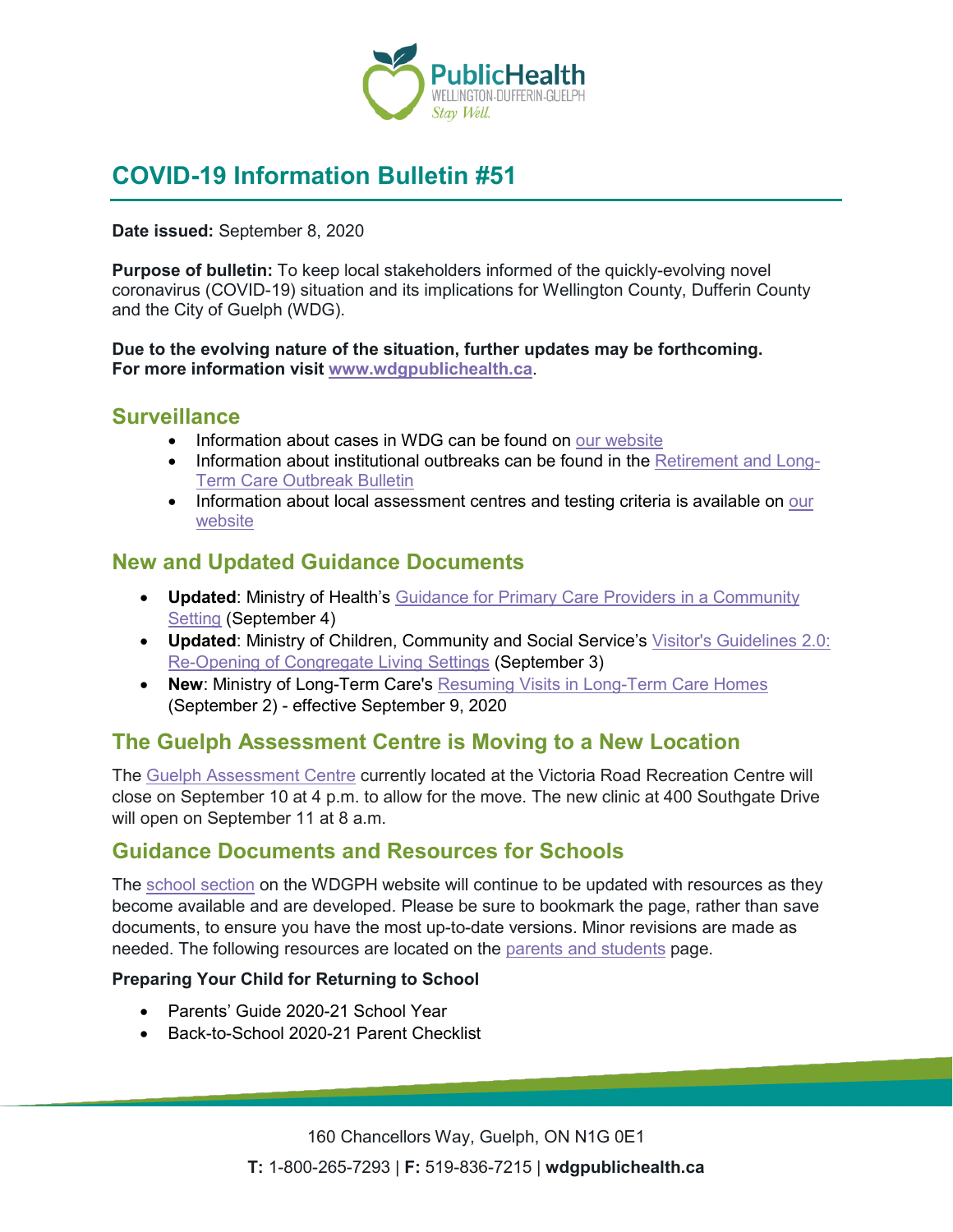

• Mask Guidance for Parents

#### **Announcements and Changes to Services**

- On September 4, the [Government of Ontario](https://news.ontario.ca/en/release/58263/ontario-cancels-mock-emergency-exercises-in-2020) announced that municipalities will not be required to conduct their annual mock emergency exercise this year due to the pandemic.
- On September 4, the [Government of Ontario](https://news.ontario.ca/en/release/58262/province-supports-ontario-made-face-masks-in-the-fight-against-covid-19) announced that it is providing \$2 million from the Ontario Together Fund to Smart Safe Science, to make lighter, breathable, and more comfortable face masks.
- On September 4, [Transport Canada](https://www.canada.ca/en/transport-canada/news/2020/09/transport-canada-fines-two-individuals-for-failing-to-follow-direction-from-the-flight-crew-to-wear-face-coverings-during-flight.html) announced that the first fines for refusing to wear face coverings during flights have been issued under the *Interim Order to Prevent Certain Persons from Boarding Flights in Canada due to COVID-19.*
- On September 4, the [Government of Canada](https://www.canada.ca/en/employment-social-development/news/2020/09/support-for-a-safe-return-to-school.html) announced up to \$763.34 million in support for Ontario through the Safe Return to Class Fund.
- On September 3, the [Government of Ontario](https://news.ontario.ca/en/release/58240/ontario-extends-support-for-employers-and-employees-impacted-by-covid-19) announced that it is extending protection to prevent temporary layoffs from automatically becoming permanent job losses. The extension will last until January 2, 2021.
- On September 3, the [Government of Ontario](https://news.ontario.ca/en/release/58238/governments-extend-child-care-funding-to-support-working-parents) announced an additional investment through the one-year Canada-Ontario Early Learning and Child Care Agreement (ELCC) of nearly \$147 million to Ontario for 2020-21. This funding will help licensed child care providers and EarlyON child and family centres.

# *Ongoing COVID-19 Action*

# **Physical Distancing Floor Decals**

- WDG Public Health has physical distancing floor decals available for community partners to use at their locations.
- If you would like decals, please contact Anna Vanderlaan via email at [anna.vanderlaan@wdgpublichealth.ca](mailto:anna.vanderlaan@wdgpublichealth.ca)



# **COVID Alert App**

The [Government of Ontario](https://news.ontario.ca/opo/en/2020/07/covid-alert-available-for-download-beginning-today.html) is encouraging Ontarians to download [COVID Alert](https://covid-19.ontario.ca/covidalert?_ga=2.68068817.1702415536.1596548534-1123331746.1579028832) on their smartphones. The free, nation-wide app notifies users of potential exposure to COVID-19. Users who test positive for COVID-19 will receive a one-time key from their health authority that they can enter in the app. When the key is entered, COVID Alert will notify other users who may have come in close contact with that person for at least 15 minutes in the past 14 days so they can contact their local public health authority for guidance.

The app uses strong measures to protect data and does not track a user's location or collect personally identifiable information. The Privacy Commissioners of Canada and Ontario were consulted on the development of COVID Alert to ensure the highest level of privacy for users.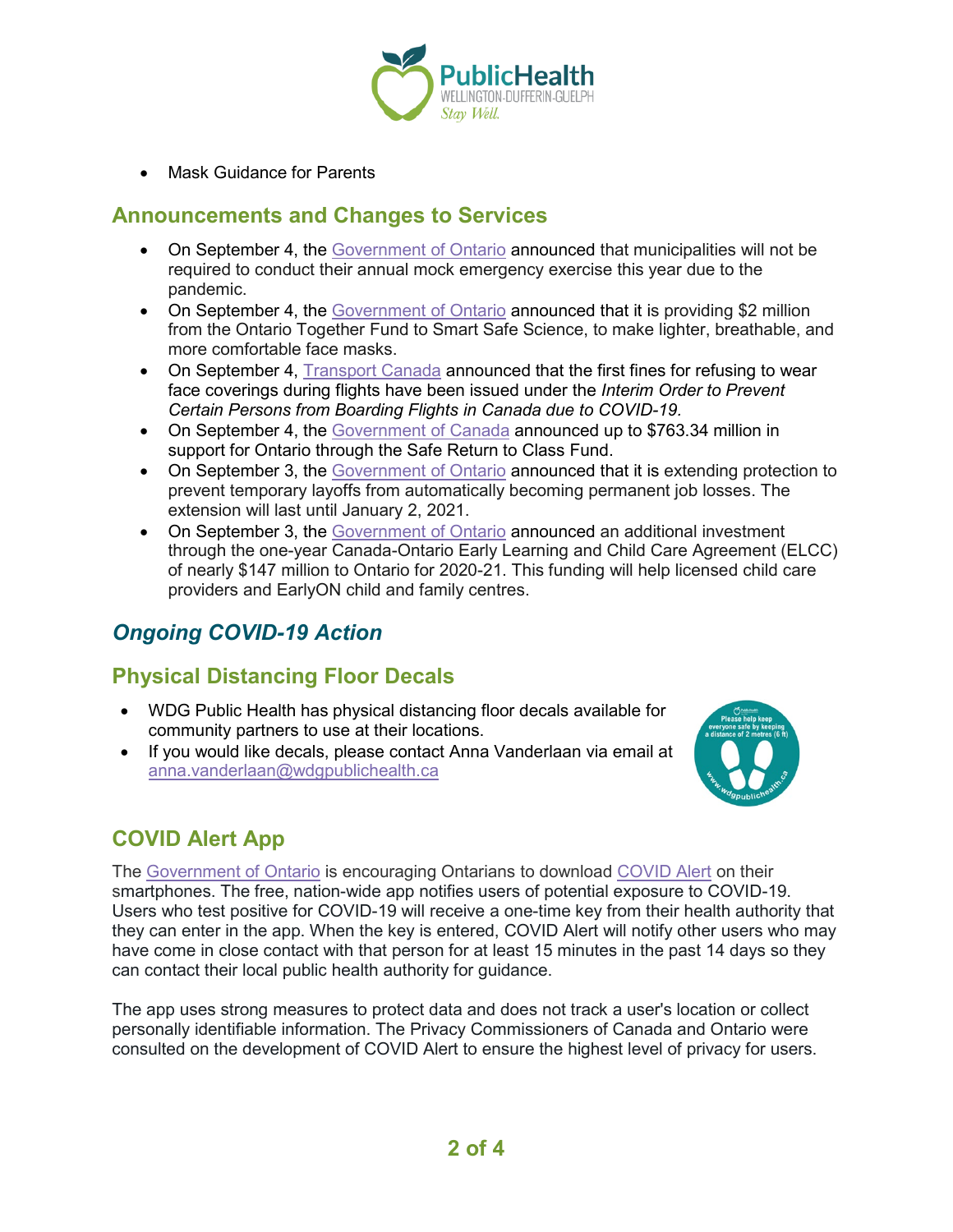

# **COVID-19 Testing**

Please go to an [assessment centre](https://wdgpublichealth.ca/your-health/covid-19-information-public/assessment-centres-wdg) to get tested. Public Health **DOES NOT** provide testing. No referral is needed. **Bring your health card to the assessment centre** (if you have one). It is OK if it is expired. Presenting your health card allows you to:

- Check your test results online. Public Health only calls those who test positive.
- Be treated or prescribed medication for other respiratory conditions if needed and if this option is available at your assessment centre.
- Move through the testing process faster.

Further instruction will be provided by the clinician at the assessment centre based on individual assessment. Be prepared for increased wait times at the assessment centres.

# **Check Your COVID-19 Test Results Online**

The Ontario government has launched an online [COVID-19 Test Result Viewer.](https://covid19results.ehealthontario.ca:4443/agree) This offers fast and secure access to test results on your computer or mobile device. NOTE: **Online test results are only available to those with an Ontario photo (green) health card.**

If you receive a positive result via the online COVID-19 Test Result Viewer, you will have the option to report your information to Public Health through Contact +. Contact + is a voluntary, web-based service for positive results received via the COVID-19 Test Result Viewer. **It does not replace the call you get from Public Health**. Contact + allows you to confirm your contact details as well as review and answer the questions that Public Health will ask you, in advance of your call. You may add this information for up to 48 hours after your positive test result is reported. For more information about Contact + visit the [testing and results](https://www.wdgpublichealth.ca/your-health/covid-19-information-public/testing-and-results) page.

### **Face Coverings Required for Commercial Businesses in WDG**

Dr. Nicola Mercer, Medical Officer of Health, has issued an order under Section 22 of the *Health Protection and Promotion Act*. What this means:

• A face covering is required for any customer, patron, employee or visitor when entering and while on the premises of any commercial establishment in the WDG region. The order will be in effect until rescinded.

For more details on the order and frequently asked questions, [visit our website](https://www.wdgpublichealth.ca/your-health/covid-19-information-public/face-coverings-class-order-and-faqs) or contact our call centre at 519-822-2715 ext. 4020.

Individuals who may be exempted from this Order:

- Children under the age of two years.
- Children under the age of five years (either chronologically or developmentally) who refuse to wear a face covering and cannot be persuaded to do so by their caregiver.
- People whose ability to breathe is in any way inhibited by the face covering.
- People that have any other medical reason they cannot wear a face covering safely, such as, but not limited to, respiratory disease, cognitive difficulties or difficulties in hearing or processing information.